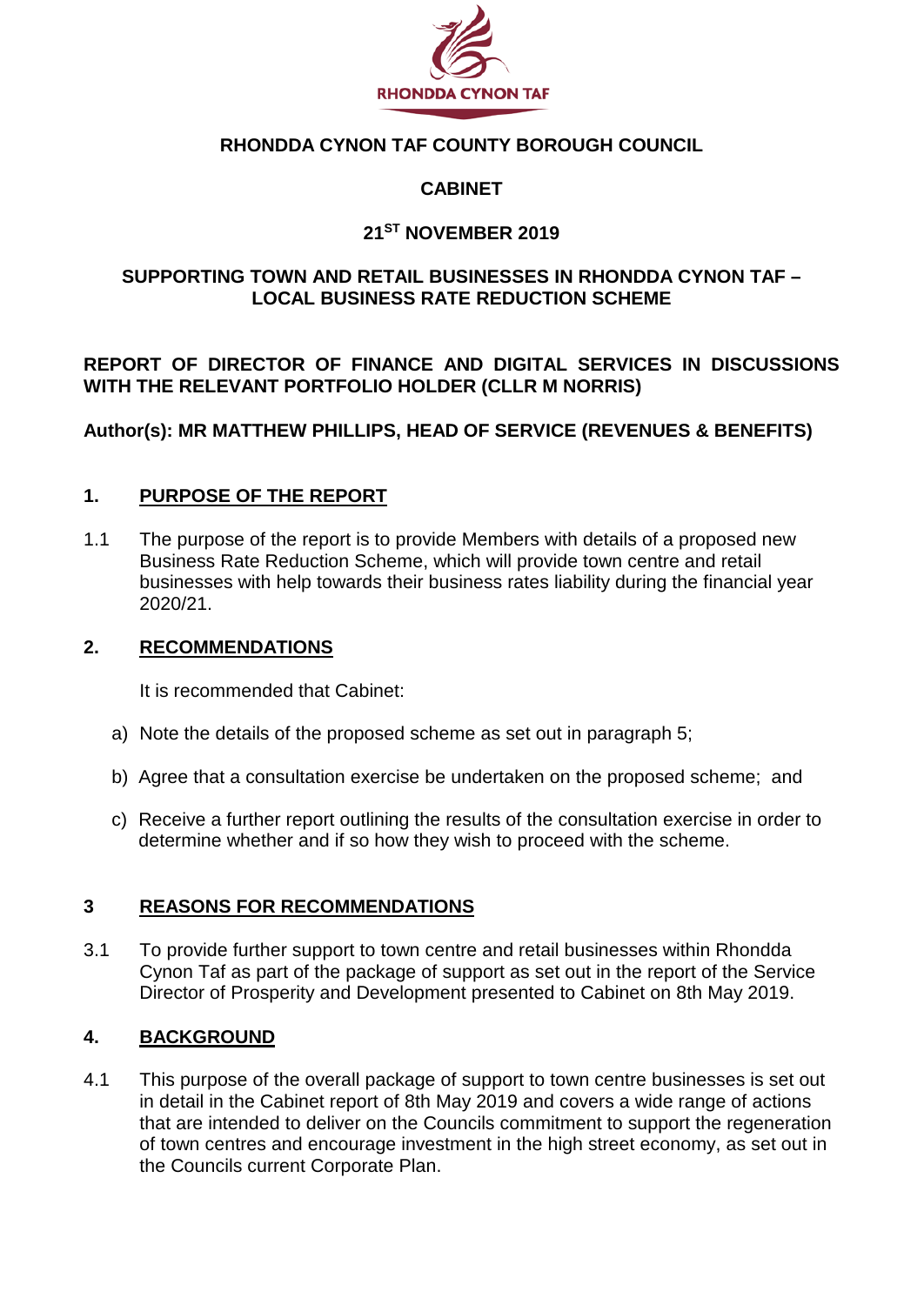4.2 With regard to business rates, the report requested that officers develop a scheme and report back to a future Cabinet meeting for consideration and if appropriate, agreement of that scheme.

# **5. PROPOSED LOCAL BUSINESS RATE REDUCTION SCHEME**

- 5.1 Members will be aware (as presented to Cabinet on the 9<sup>th</sup> April 2019) that the Welsh Government (WG) High Street and Retail Rates Relief Scheme (HSRR) for 2019/20 increased the level of relief available to qualifying businesses to £2,500 (subject to state aid limits) for all occupied retail properties with a rateable value of £50,000 or less. It is estimated that around 1,200 businesses in Rhondda Cynon Taf will benefit from approximately £1.8M of support through this scheme. This represents a significant increase in support as compared to 2018/19 where 504 businesses were awarded a total of £137k.
- 5.2 In order to support our town centre and retail businesses further for 2020/21 it is proposed that a further local discretionary relief be provided in addition to the WG HSRR (as above) of up to a maximum of £300 per qualifying business. The qualifying criteria of the HSRR shall be applied. It is estimated that 485 businesses would benefit from this further support.
- 5.3 If WG determine to change their HSRR scheme for 2020/21, then officers will need to review the qualification criteria and level of award of the additional local relief set out above in order to ensure its affordability within existing resources.
- 5.4 The scheme would be available to all businesses across Rhondda Cynon Taf in line with the qualifying criteria set out at Appendix 1 with those non qualifying businesses set out at Appendix 2. Subject to the continuation of the existing WG HSRR scheme for 2020/21, qualifying businesses would be credited with this further local relief as a top up to the HSRR.
- 5.5 It is proposed that the scheme as set out above would be consulted upon with the results reported back to Cabinet to determine whether and if so how they wish to proceed.

# **6 EQUALITY AND DIVERSITY IMPLICATIONS**

6.1 The matters set out in this report are factual; there are no equality and diversity implications.

# **7 CONSULTATION / INVOLVEMENT**

7.1 It is proposed that a consultation exercise is undertaken on the local discretionary relief.

# **8 FINANCIAL IMPLICATION(S)**

8.1 The Council has included the resource requirement in its Medium Term Financial Plan to fund this scheme.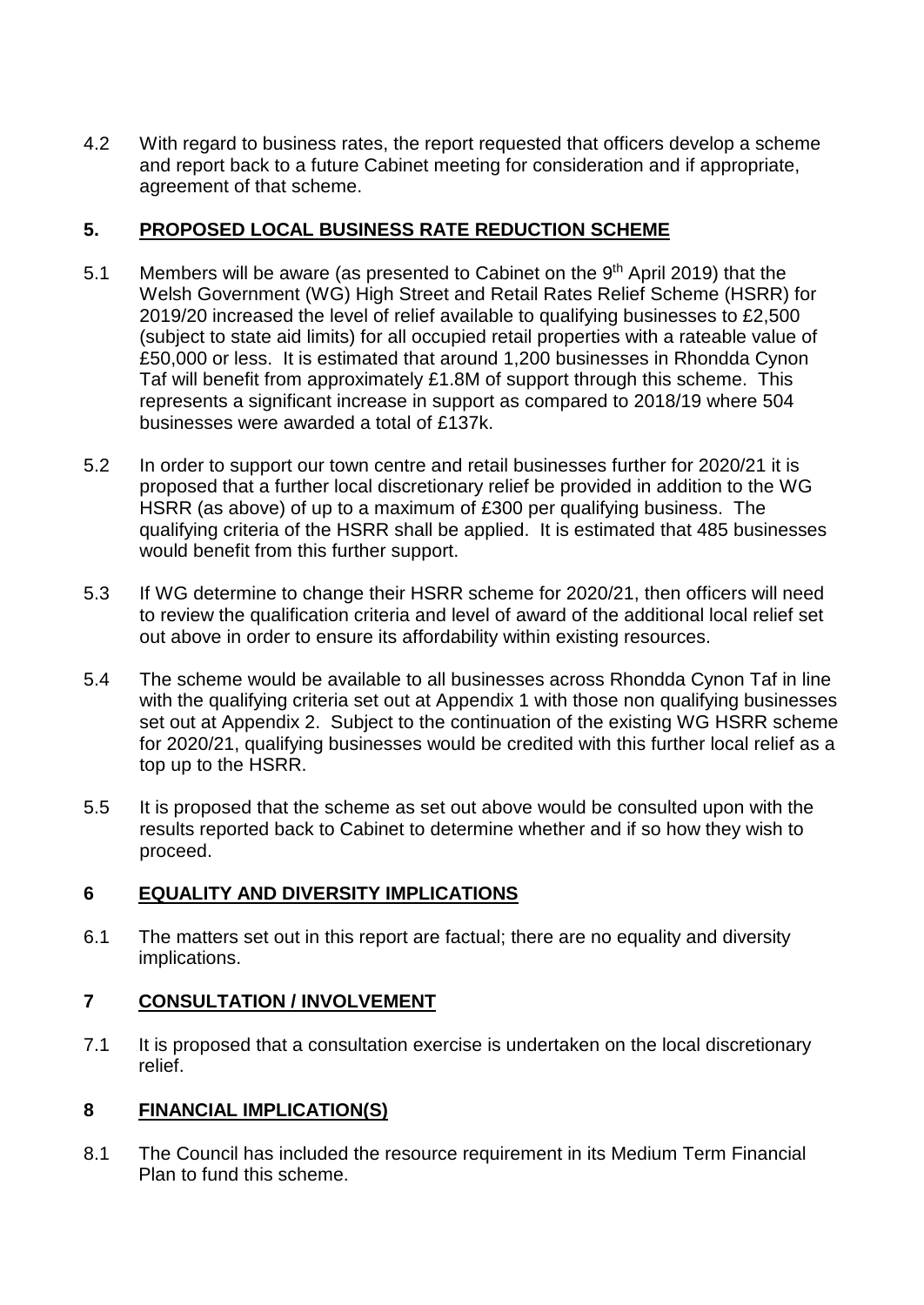8.2 If WG determine to amend their HSRR scheme for 2020/21 then this proposed local business rates relief will need to be reviewed accordingly.

# **9 LEGAL IMPLICATIONS** *OR* **LEGISLATION CONSIDERED**

- 9.1 The proposed local Business Rates Relief Scheme is in accordance with the Council's statutory powers under Section 47 of the Local Government Finance Act 1988.
- 9.2 For the scheme to be applied in Rhondda Cynon Taf, the Council needs to formally resolve to adopt the scheme locally in exercise of its discretionary powers under section 47(1) (a) of the 1988 Act and the Director of Finance and Digital Services will administer the scheme and make the necessary determinations in accordance with the Council's 'officer scheme of delegation'.

#### **10 LINKS TO THE CORPORATE AND NATIONAL PRIORITIES AND THE WELL-BEING OF FUTURE GENERATIONS ACT.**

10.1 The proposals are aligned to the Council's Corporate Plan priorities, one of which is 'Building a strong economy', and the Wellbeing of Future Generations (Wales) Act 2015 and in particular "A more prosperous Wales".

## **11 CONCLUSION**

11.1 This local discretionary business rates relief scheme will provide further much needed financial support for local businesses to meet their 2020/21 rate liability and forms part of a wider package of support intended to create and maintain vibrant town centres across Rhondda Cynon Taf, which is something that this Council has committed to in its 2016-20 Corporate Plan "The Way Ahead".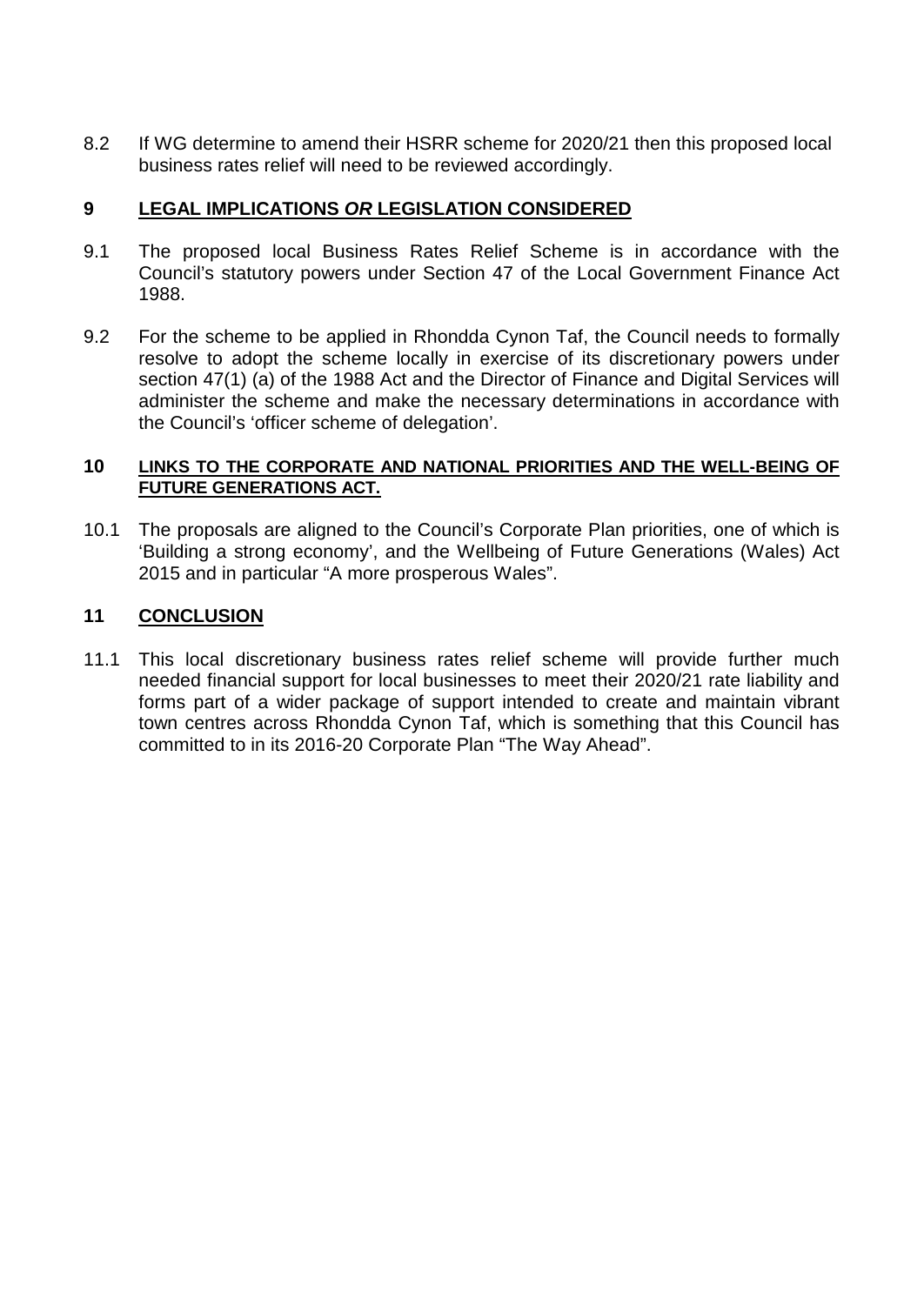Examples of the types of retail premises that **may** qualify for assistance under the Wales High Street and Retail Relief Scheme:

- **Properties that are being used for the sale of goods to visiting members of the public:-**
	- Shops (such as: florist, bakers, butchers, grocers, greengrocers, jewellers, stationers, off licence, newsagents, hardware stores, supermarkets, etc.)
	- Opticians
	- Pharmacies
	- Post offices
	- Furnishing shops/ display rooms (such as: carpet shops, double glazing, garage doors)
	- Car/ caravan show rooms
	- Second hard car lots
	- **Markets**
	- Petrol stations
	- Garden centres
	- Art galleries (where art is for sale/hire)
- **Properties that are being used for the provision of the following services to visiting** members of the public:-
	- **Hair and beauty services**
	- Shoe repairs/ key cutting
	- **Travel agents**
	- **Ticket offices e.g. for theatre**
	- Dry cleaners
	- **Launderettes**
	- **PC/ TV/ domestic appliance repair**
	- **Funeral directors**
	- Photo processing
	- **DVD**/ video rentals
	- **Tool hire**
	- **Car hire**
	- **Cinemas**
	- Estate and letting agents
- **Properties that are being used for the sale of food and / or drink to visiting members of** the public:-
	- Restaurants, including drive through/drive in restaurants
	- **Takeaways**
	- **Sandwich shops**
	- Cafés
	- Coffee shops
	- **Pubs**
	- Wine Bars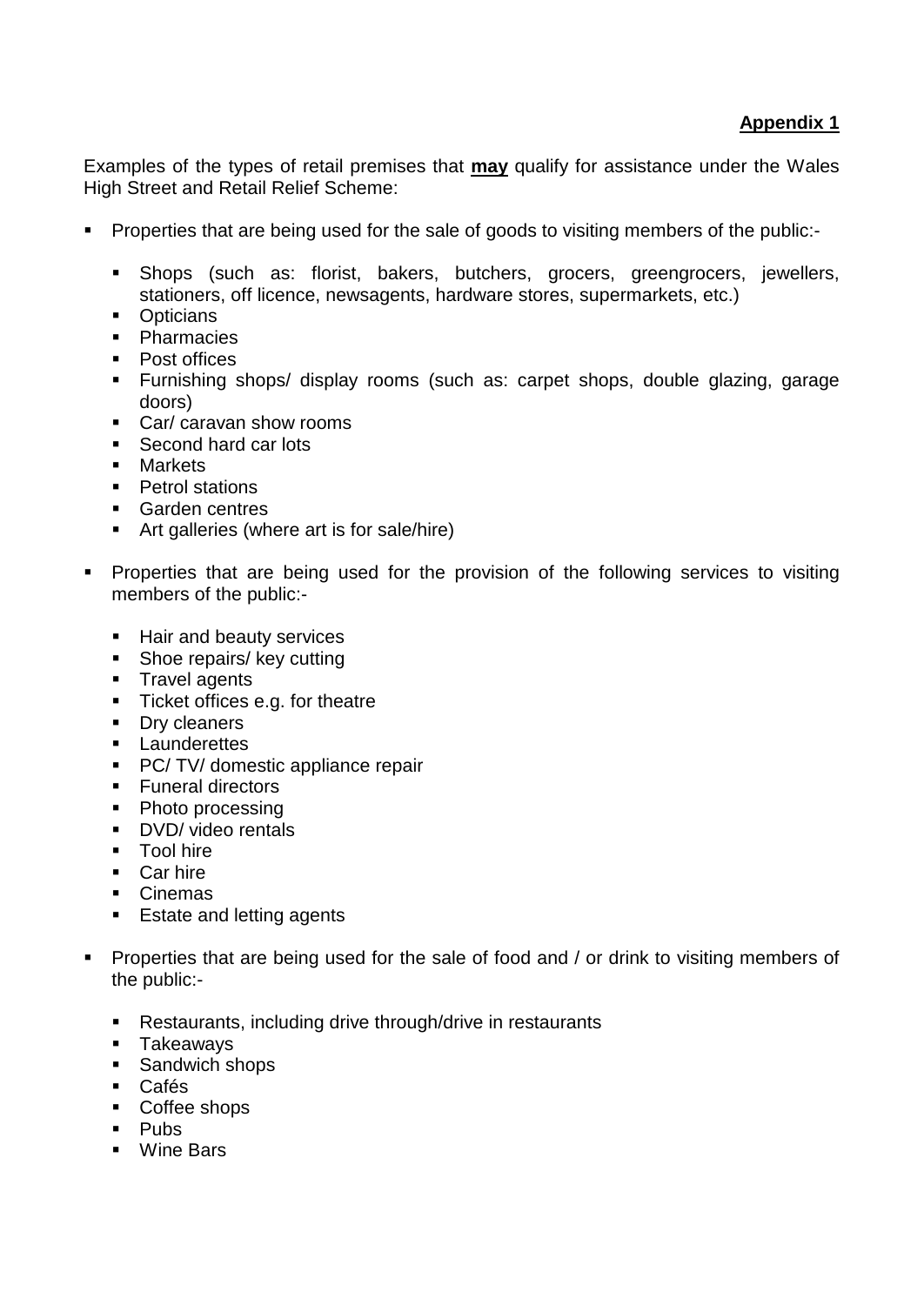Examples of the types of retail premises that **will not** qualify for assistance under the Local Business Rates Relief Scheme:

- **Properties being used wholly or mainly for the provision of the following services to** visiting members of the public:
	- Financial services (e.g. banks, building societies, cash points, ATMs, bureaux de change, payday lenders, betting shops, pawn brokers)
	- Medical services (e.g. vets, dentists, doctors, osteopaths, chiropractors)
	- Professional services (e.g. solicitors, accountants, insurance agents, financial advisers, tutors)
	- Post office sorting office
	- Tourism accommodation, e.g. B&Bs, hotel accommodation and caravan parks
	- **Sports clubs**
	- Children's play centres
	- **Day nurseries**
	- Outdoor activity centres
	- **Gyms**
	- Kennels and catteries
	- Show homes and marketing suites
	- **Employment agencies**

In addition, the following properties will not be eligible to relief under the scheme:

- a) Properties with a rateable value of more than £50,000
- b) Properties that are not occupied
- c) Properties that are owned, rented or managed by a local authority
- d) Properties that are in receipt of mandatory charitable relief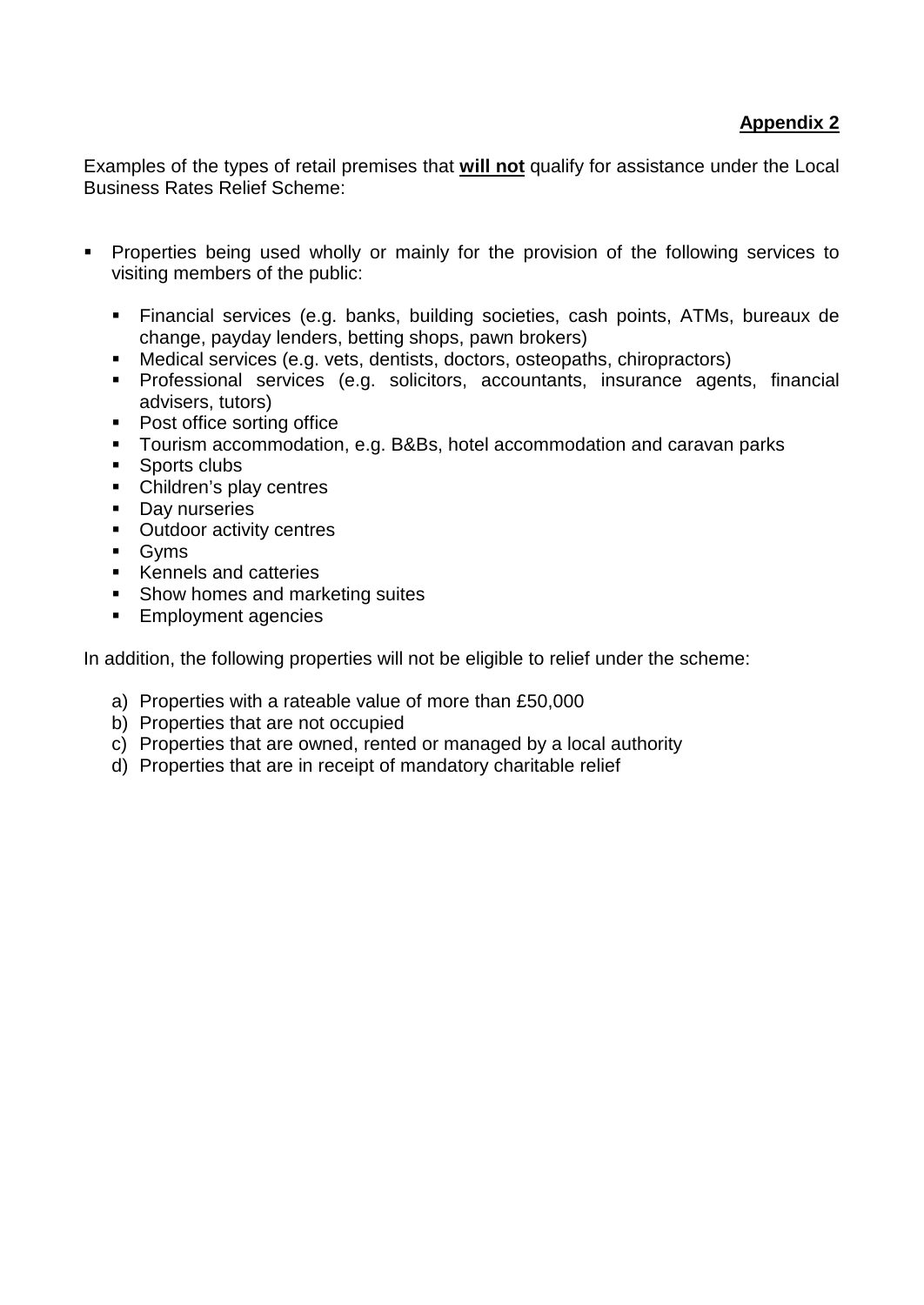## **Other Information:-**

# *Relevant Scrutiny Committee*

**ARTICLE 6 – [OVERVIEW AND SCRUTINY COMMITTEE](http://www.rctcbc.gov.uk/EN/Council/CouncilConstitution/RelatedDocuments/Part2ArticlesoftheConstitution.pdf)**

**(**Terms of Reference of each of the Scrutiny Committees to assist Officers with selecting the correct Committee.)

*Contact Officer*